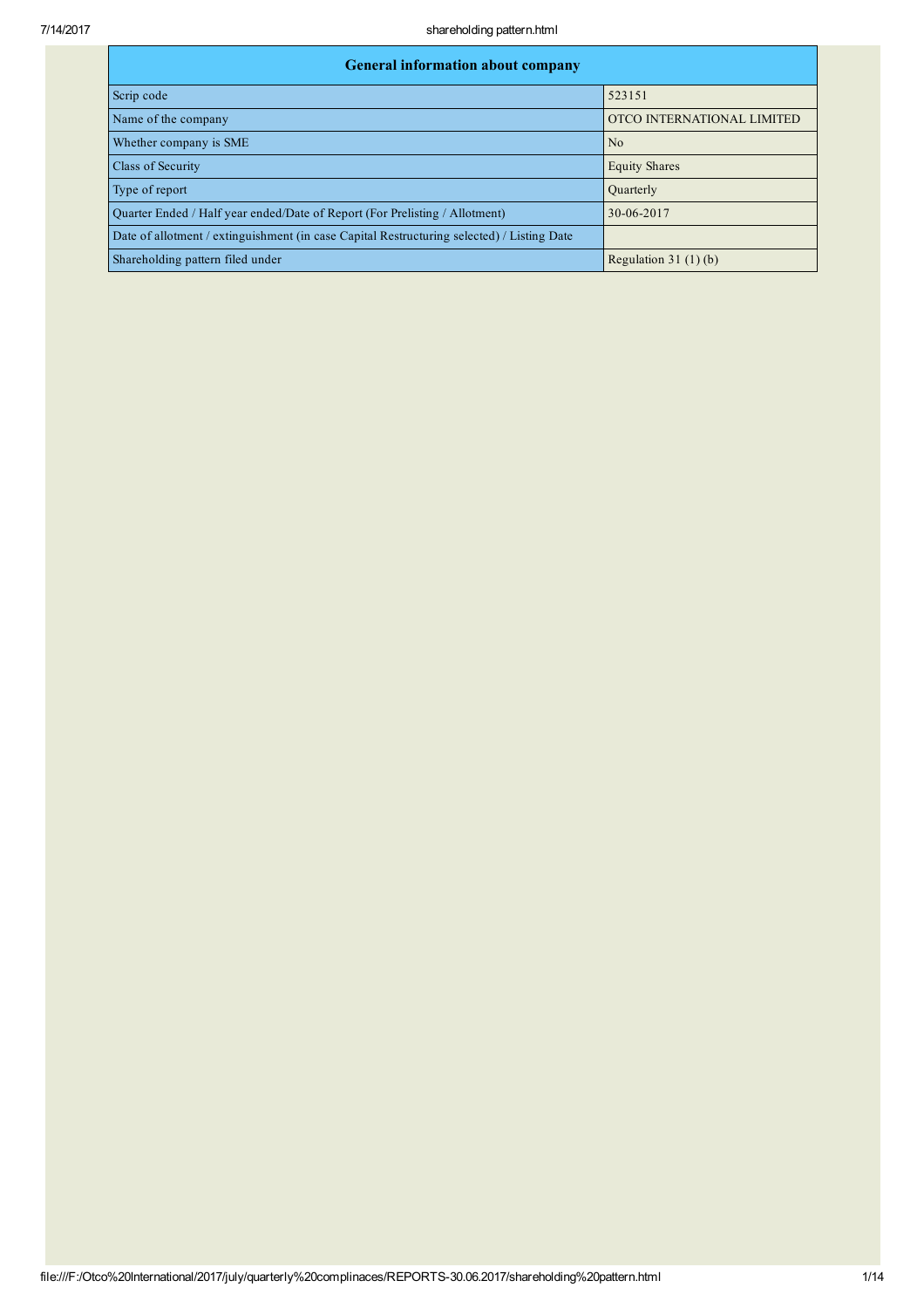| Sr. No. | Yes/No<br><b>Particular</b>                                                            |                |  |  |  |  |  |
|---------|----------------------------------------------------------------------------------------|----------------|--|--|--|--|--|
|         | Whether the Listed Entity has issued any partly paid up shares?                        | N <sub>0</sub> |  |  |  |  |  |
|         | Whether the Listed Entity has issued any Convertible Securities?                       | N <sub>o</sub> |  |  |  |  |  |
|         | Whether the Listed Entity has issued any Warrants?                                     | N <sub>0</sub> |  |  |  |  |  |
|         | Whether the Listed Entity has any shares against which depository receipts are issued? | N <sub>0</sub> |  |  |  |  |  |
|         | Whether the Listed Entity has any shares in locked-in?                                 | N <sub>o</sub> |  |  |  |  |  |
|         | Whether any shares held by promoters are pledge or otherwise encumbered?               | N <sub>0</sub> |  |  |  |  |  |
|         | Whether company has equity shares with differential voting rights?                     | N <sub>0</sub> |  |  |  |  |  |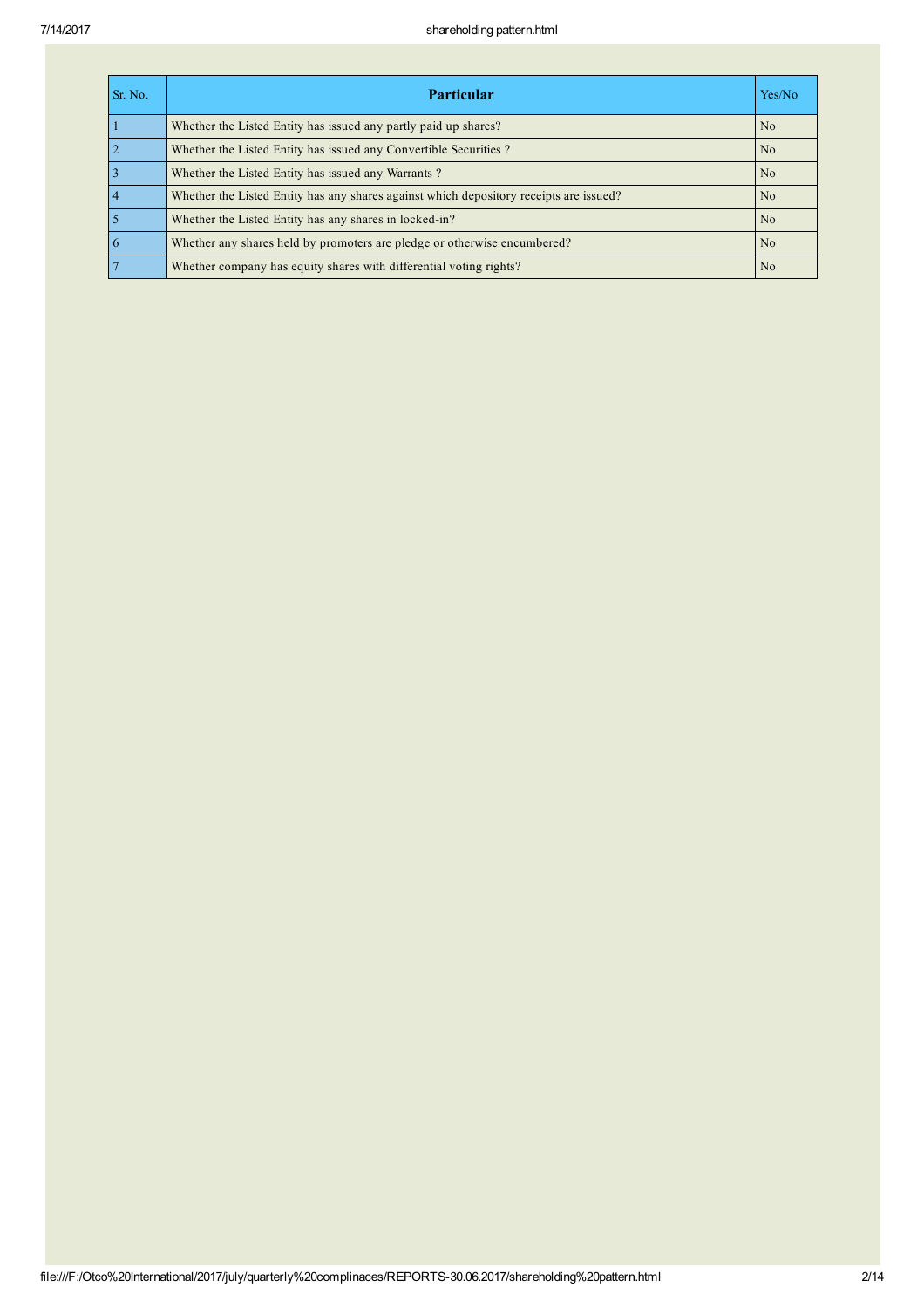|                 | Table I - Summary Statement holding of specified securities |                                  |                                   |                      |                          |                                                                  |                                                              |                                                                  |                      |         |                      |
|-----------------|-------------------------------------------------------------|----------------------------------|-----------------------------------|----------------------|--------------------------|------------------------------------------------------------------|--------------------------------------------------------------|------------------------------------------------------------------|----------------------|---------|----------------------|
|                 | Category                                                    |                                  | No. of                            | No. Of<br>Partly     | No. Of<br>shares         | Total nos.<br>shares<br>held (VII)<br>$= (IV) +$<br>$(V) + (VI)$ | Shareholding as a<br>% of total no. of                       | Number of Voting Rights held in<br>each class of securities (IX) |                      |         |                      |
| Category<br>(I) | of<br>shareholder                                           | Nos. Of<br>shareholders<br>(III) | fully paid<br>up equity<br>shares | paid-up<br>equity    | underlying<br>Depository |                                                                  | shares (calculated as<br>per SCRR, 1957)<br>(VIII) As a % of | No of Voting (XIV)<br>Rights                                     |                      |         | Total as a<br>$%$ of |
|                 | (II)                                                        |                                  | held $(IV)$                       | shares<br>held $(V)$ | Receipts<br>(VI)         |                                                                  | $(A+B+C2)$                                                   | <b>Class</b><br>eg: $X$                                          | <b>Class</b><br>eg:y | Total   | $(A+B+C)$            |
| (A)             | Promoter<br>$\alpha$<br>Promoter<br>Group                   |                                  | 1362223                           |                      |                          | 1362223                                                          | 52.52                                                        | 1362223                                                          |                      | 1362223 | 52.52                |
| (B)             | Public                                                      | 860                              | 1231401                           |                      |                          | 1231401                                                          | 47.48                                                        | 1231401                                                          |                      | 1231401 | 47.48                |
| (C)             | Non<br>Promoter-<br>Non Public                              |                                  |                                   |                      |                          |                                                                  |                                                              |                                                                  |                      |         |                      |
| (C1)            | <b>Shares</b><br>underlying<br><b>DRs</b>                   |                                  |                                   |                      |                          |                                                                  |                                                              |                                                                  |                      |         |                      |
| (C2)            | Shares held<br>by<br>Employee<br>Trusts                     |                                  |                                   |                      |                          |                                                                  |                                                              |                                                                  |                      |         |                      |
|                 | Total                                                       | 861                              | 2593624                           |                      |                          | 2593624                                                          | 100                                                          | 2593624                                                          |                      | 2593624 | 100                  |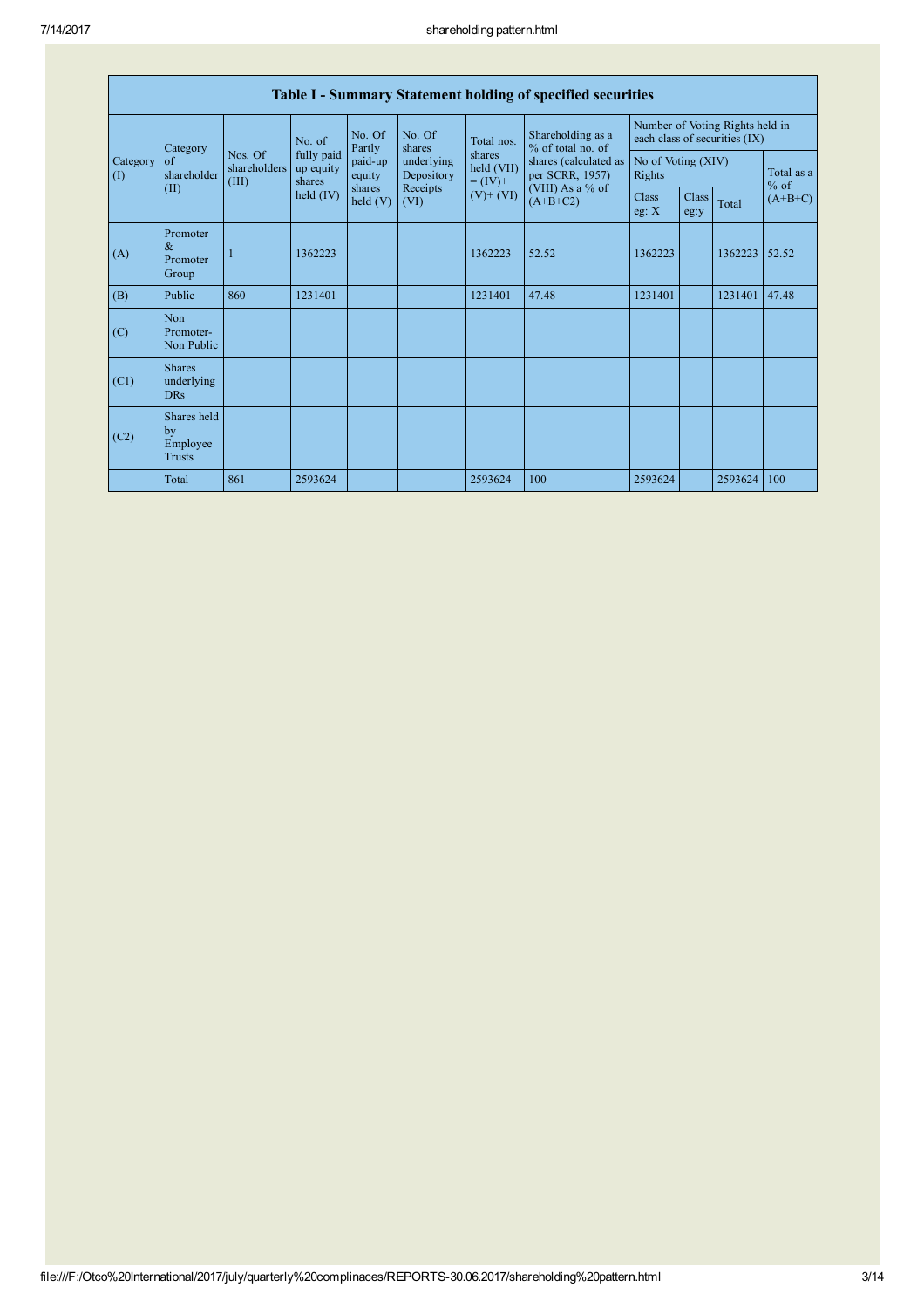| Table I - Summary Statement holding of specified securities |                                                                                                                                                                                                                                                                                                                                                                                                                                                                                                                                   |            |                                                         |            |                                                         |                                        |  |                                                                               |  |                                       |
|-------------------------------------------------------------|-----------------------------------------------------------------------------------------------------------------------------------------------------------------------------------------------------------------------------------------------------------------------------------------------------------------------------------------------------------------------------------------------------------------------------------------------------------------------------------------------------------------------------------|------------|---------------------------------------------------------|------------|---------------------------------------------------------|----------------------------------------|--|-------------------------------------------------------------------------------|--|---------------------------------------|
| Category                                                    | No. Of Shares<br>Shareholding, as a<br>No. Of<br>Underlying<br>% assuming full<br>No. of<br><b>Shares</b><br>conversion of<br><b>Shares</b><br>Outstanding<br>Category<br>Underlying<br>convertible<br>convertible securities<br>Underlying<br>$\alpha$ f<br>Outstanding<br>shareholder<br>Outstanding<br>securities and<br>(as a percentage of<br>convertible<br><b>Warrants</b><br>No. Of<br>diluted share capital)<br>(II)<br>securities<br>$(X_i)$<br>$(XI)=(VII)+(X) As a$<br>Warrants (Xi)<br>(X)<br>% of $(A+B+C2)$<br>(a) |            |                                                         |            |                                                         | Number of<br>Locked in<br>shares (XII) |  | Number of<br><b>Shares</b><br>pledged or<br>otherwise<br>encumbered<br>(XIII) |  | Number of<br>equity shares<br>held in |
| $\left( \mathrm{I}\right)$                                  |                                                                                                                                                                                                                                                                                                                                                                                                                                                                                                                                   | No.<br>(a) | As a<br>$%$ of<br>total<br><b>Shares</b><br>held<br>(b) | No.<br>(a) | As a<br>$%$ of<br>total<br><b>Shares</b><br>held<br>(b) | dematerialized<br>form $(XIV)$         |  |                                                                               |  |                                       |
| (A)                                                         | Promoter &<br>Promoter<br>Group                                                                                                                                                                                                                                                                                                                                                                                                                                                                                                   |            |                                                         |            | 52.52                                                   |                                        |  |                                                                               |  | 1362223                               |
| (B)                                                         | Public                                                                                                                                                                                                                                                                                                                                                                                                                                                                                                                            |            |                                                         |            | 47.48                                                   |                                        |  |                                                                               |  | 1071073                               |
| (C)                                                         | Non<br>Promoter-<br>Non Public                                                                                                                                                                                                                                                                                                                                                                                                                                                                                                    |            |                                                         |            |                                                         |                                        |  |                                                                               |  |                                       |
| (C1)                                                        | <b>Shares</b><br>underlying<br><b>DRs</b>                                                                                                                                                                                                                                                                                                                                                                                                                                                                                         |            |                                                         |            |                                                         |                                        |  |                                                                               |  |                                       |
| (C2)                                                        | Shares held<br>by<br>Employee<br><b>Trusts</b>                                                                                                                                                                                                                                                                                                                                                                                                                                                                                    |            |                                                         |            |                                                         |                                        |  |                                                                               |  |                                       |
|                                                             | Total                                                                                                                                                                                                                                                                                                                                                                                                                                                                                                                             |            |                                                         |            | 100                                                     |                                        |  |                                                                               |  | 2433296                               |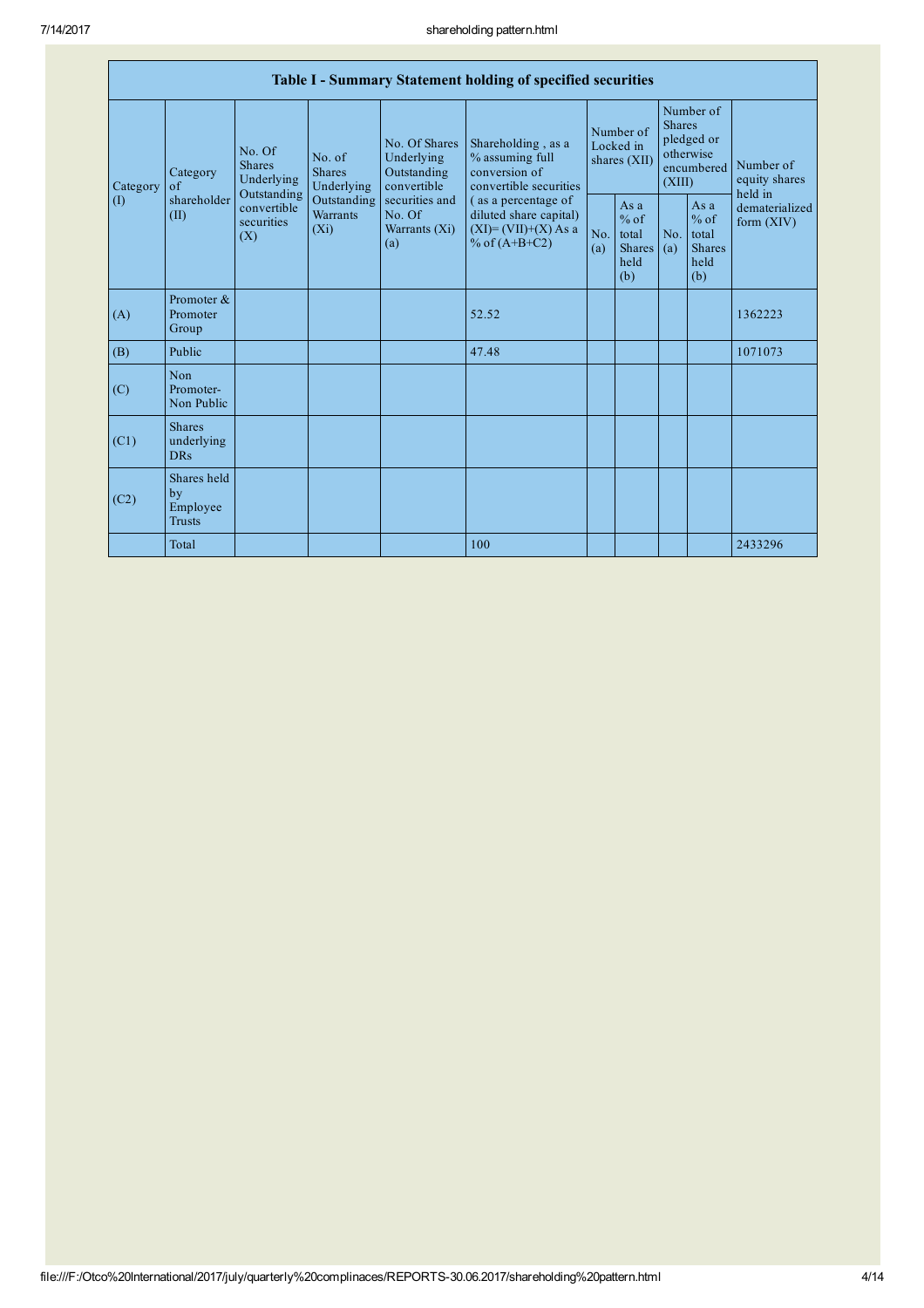|                                                                                             | Table II - Statement showing shareholding pattern of the Promoter and Promoter Group                                |                                                                                      |                             |                                 |                                                |                                         |                                                          |                                                                  |               |         |                           |  |
|---------------------------------------------------------------------------------------------|---------------------------------------------------------------------------------------------------------------------|--------------------------------------------------------------------------------------|-----------------------------|---------------------------------|------------------------------------------------|-----------------------------------------|----------------------------------------------------------|------------------------------------------------------------------|---------------|---------|---------------------------|--|
|                                                                                             |                                                                                                                     |                                                                                      | No. of<br>fully             | No. Of<br>Partly                | No. Of                                         | Total<br>nos.                           | Shareholding as<br>a % of total no.                      | Number of Voting Rights held in<br>each class of securities (IX) |               |         |                           |  |
| Sr.                                                                                         | Category & Name<br>of the<br>Shareholders (I)                                                                       | Nos. Of<br>shareholders<br>(III)                                                     | paid up<br>equity<br>shares | paid-<br>up<br>equity<br>shares | shares<br>underlying<br>Depository<br>Receipts | shares<br>held<br>$(VII) =$<br>$(IV)$ + | of shares<br>(calculated as<br>per SCRR,<br>1957) (VIII) | No of Voting (XIV)<br>Rights                                     |               |         | Total<br>as a $%$<br>of   |  |
|                                                                                             |                                                                                                                     |                                                                                      | held<br>(IV)                | held<br>(V)                     | (VI)                                           | $(V)$ +<br>(VI)                         | As a % of<br>$(A+B+C2)$                                  | Class<br>eg: $X$                                                 | Class<br>eg:y | Total   | Total<br>Voting<br>rights |  |
| $\mathbf{A}$                                                                                |                                                                                                                     | Table II - Statement showing shareholding pattern of the Promoter and Promoter Group |                             |                                 |                                                |                                         |                                                          |                                                                  |               |         |                           |  |
| (1)                                                                                         | Indian                                                                                                              |                                                                                      |                             |                                 |                                                |                                         |                                                          |                                                                  |               |         |                           |  |
| (a)                                                                                         | Individuals/Hindu<br>undivided Family                                                                               | $\mathbf{1}$                                                                         | 1362223                     |                                 |                                                | 1362223                                 | 52.52                                                    | 1362223                                                          |               | 1362223 | 52.52                     |  |
| Sub-Total (A)<br>(1)                                                                        |                                                                                                                     | $\mathbf{1}$                                                                         | 1362223                     |                                 |                                                | 1362223                                 | 52.52                                                    | 1362223                                                          |               | 1362223 | 52.52                     |  |
| (2)                                                                                         | Foreign                                                                                                             |                                                                                      |                             |                                 |                                                |                                         |                                                          |                                                                  |               |         |                           |  |
| Total<br>Shareholding<br>of Promoter<br>and Promoter<br>Group $(A)=$<br>$(A)(1)+(A)$<br>(2) |                                                                                                                     | $\mathbf{1}$                                                                         | 1362223                     |                                 |                                                | 1362223                                 | 52.52                                                    | 1362223                                                          |               | 1362223 | 52.52                     |  |
| $\bf{B}$                                                                                    | Table III - Statement showing shareholding pattern of the Public shareholder                                        |                                                                                      |                             |                                 |                                                |                                         |                                                          |                                                                  |               |         |                           |  |
| (1)                                                                                         | Institutions                                                                                                        |                                                                                      |                             |                                 |                                                |                                         |                                                          |                                                                  |               |         |                           |  |
| (3)                                                                                         | Non-institutions                                                                                                    |                                                                                      |                             |                                 |                                                |                                         |                                                          |                                                                  |               |         |                           |  |
| (a(i))                                                                                      | Individuals -<br><i>i.Individual</i><br>shareholders<br>holding nominal<br>share capital up to<br>Rs. 2 lakhs.      | 770                                                                                  | 338926                      |                                 |                                                | 338926                                  | 13.07                                                    | 338926                                                           |               | 338926  | 13.07                     |  |
| (a(ii))                                                                                     | Individuals - ii.<br>Individual<br>shareholders<br>holding nominal<br>share capital in<br>excess of Rs. 2<br>lakhs. | 18                                                                                   | 841343                      |                                 |                                                | 841343                                  | 32.44                                                    | 841343                                                           |               | 841343  | 32.44                     |  |
| (e)                                                                                         | Any Other<br>(specify)                                                                                              | 72                                                                                   | 51132                       |                                 |                                                | 51132                                   | 1.97                                                     | 51132                                                            |               | 51132   | 1.97                      |  |
| Sub-Total (B)<br>(3)                                                                        |                                                                                                                     | 860                                                                                  | 1231401                     |                                 |                                                | 1231401                                 | 47.48                                                    | 1231401                                                          |               | 1231401 | 47.48                     |  |
| <b>Total Public</b><br>Shareholding<br>$(B)=(B)(1)+$<br>$(B)(2)+(B)(3)$                     |                                                                                                                     | 860                                                                                  | 1231401                     |                                 |                                                | 1231401                                 | 47.48                                                    | 1231401                                                          |               | 1231401 | 47.48                     |  |
| $\mathbf C$                                                                                 | Table IV - Statement showing shareholding pattern of the Non Promoter- Non Public shareholder                       |                                                                                      |                             |                                 |                                                |                                         |                                                          |                                                                  |               |         |                           |  |
| Total (<br>$A+B+C2$ )                                                                       |                                                                                                                     | 861                                                                                  | 2593624                     |                                 |                                                | 2593624                                 | 100                                                      | 2593624                                                          |               | 2593624 | 100                       |  |
| Total<br>$(A+B+C)$                                                                          |                                                                                                                     | 861                                                                                  | 2593624                     |                                 |                                                | 2593624                                 | 100                                                      | 2593624                                                          |               | 2593624 | 100                       |  |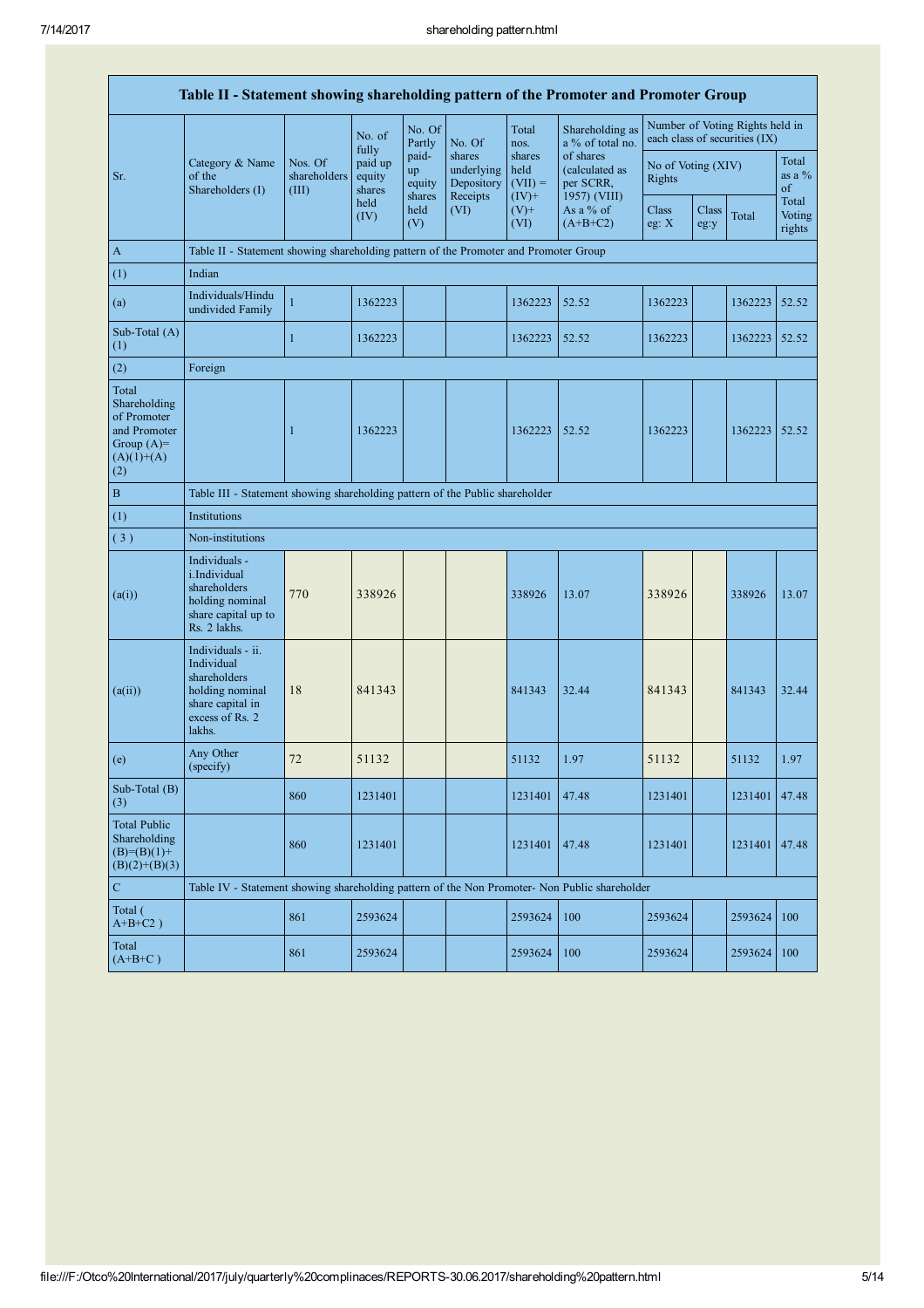| Table II - Statement showing shareholding pattern of the Promoter and Promoter Group    |                                                                                                                                |                                |                                                           |                                                                                               |  |                                                         |                                                                               |                                                         |                                                                         |
|-----------------------------------------------------------------------------------------|--------------------------------------------------------------------------------------------------------------------------------|--------------------------------|-----------------------------------------------------------|-----------------------------------------------------------------------------------------------|--|---------------------------------------------------------|-------------------------------------------------------------------------------|---------------------------------------------------------|-------------------------------------------------------------------------|
| Sr.                                                                                     | No. Of<br>No. of<br><b>Shares</b><br><b>Shares</b><br>Underlying<br>Outstanding<br>convertible<br>securities<br>$(X_i)$<br>(X) | Underlying                     | No. Of Shares<br>Underlying<br>Outstanding<br>convertible | Shareholding, as a %<br>assuming full conversion<br>of convertible securities (               |  | Number of<br>Locked in<br>shares $(XII)$                | Number of<br><b>Shares</b><br>pledged or<br>otherwise<br>encumbered<br>(XIII) |                                                         | Number of<br>equity shares<br>held in<br>dematerialized<br>form $(XIV)$ |
|                                                                                         |                                                                                                                                | Outstanding<br><b>Warrants</b> | securities and<br>No. Of Warrants<br>$(Xi)$ (a)           | as a percentage of diluted<br>share capital) $(XI) = (VII) +$<br>$(X)$ As a % of $(A+B+C2)$   |  | As a<br>$%$ of<br>total<br><b>Shares</b><br>held<br>(b) | No.<br>(a)                                                                    | As a<br>$%$ of<br>total<br><b>Shares</b><br>held<br>(b) |                                                                         |
| $\mathbf{A}$                                                                            |                                                                                                                                |                                |                                                           | Table II - Statement showing shareholding pattern of the Promoter and Promoter Group          |  |                                                         |                                                                               |                                                         |                                                                         |
| (1)                                                                                     | Indian                                                                                                                         |                                |                                                           |                                                                                               |  |                                                         |                                                                               |                                                         |                                                                         |
| (a)                                                                                     |                                                                                                                                |                                |                                                           | 52.52                                                                                         |  |                                                         |                                                                               |                                                         | 1362223                                                                 |
| Sub-Total (A)<br>(1)                                                                    |                                                                                                                                |                                |                                                           | 52.52                                                                                         |  |                                                         |                                                                               |                                                         | 1362223                                                                 |
| (2)                                                                                     | Foreign                                                                                                                        |                                |                                                           |                                                                                               |  |                                                         |                                                                               |                                                         |                                                                         |
| Total<br>Shareholding<br>of Promoter<br>and Promoter<br>Group $(A)=$<br>$(A)(1)+(A)(2)$ |                                                                                                                                |                                |                                                           | 52.52                                                                                         |  |                                                         |                                                                               |                                                         | 1362223                                                                 |
| $\mathbf B$                                                                             |                                                                                                                                |                                |                                                           | Table III - Statement showing shareholding pattern of the Public shareholder                  |  |                                                         |                                                                               |                                                         |                                                                         |
| (1)                                                                                     | Institutions                                                                                                                   |                                |                                                           |                                                                                               |  |                                                         |                                                                               |                                                         |                                                                         |
| (3)                                                                                     | Non-institutions                                                                                                               |                                |                                                           |                                                                                               |  |                                                         |                                                                               |                                                         |                                                                         |
| (a(i))                                                                                  |                                                                                                                                |                                |                                                           | 13.07                                                                                         |  |                                                         |                                                                               |                                                         | 190116                                                                  |
| (a(ii))                                                                                 |                                                                                                                                |                                |                                                           | 32.44                                                                                         |  |                                                         |                                                                               |                                                         | 841343                                                                  |
| (e)                                                                                     |                                                                                                                                |                                |                                                           | 1.97                                                                                          |  |                                                         |                                                                               |                                                         | 39614                                                                   |
| Sub-Total (B)<br>(3)                                                                    |                                                                                                                                |                                |                                                           | 47.48                                                                                         |  |                                                         |                                                                               |                                                         | 1071073                                                                 |
| <b>Total Public</b><br>Shareholding<br>$(B)= (B)(1) +$<br>$(B)(2)+(B)(3)$               |                                                                                                                                |                                |                                                           | 47.48                                                                                         |  |                                                         |                                                                               |                                                         | 1071073                                                                 |
| $\mathcal{C}$                                                                           |                                                                                                                                |                                |                                                           | Table IV - Statement showing shareholding pattern of the Non Promoter- Non Public shareholder |  |                                                         |                                                                               |                                                         |                                                                         |
| Total (<br>$A+B+C2$ )                                                                   |                                                                                                                                |                                |                                                           | 100                                                                                           |  |                                                         |                                                                               |                                                         | 2433296                                                                 |
| Total $(A+B+C)$<br>$\lambda$                                                            |                                                                                                                                |                                |                                                           | 100                                                                                           |  |                                                         |                                                                               |                                                         | 2433296                                                                 |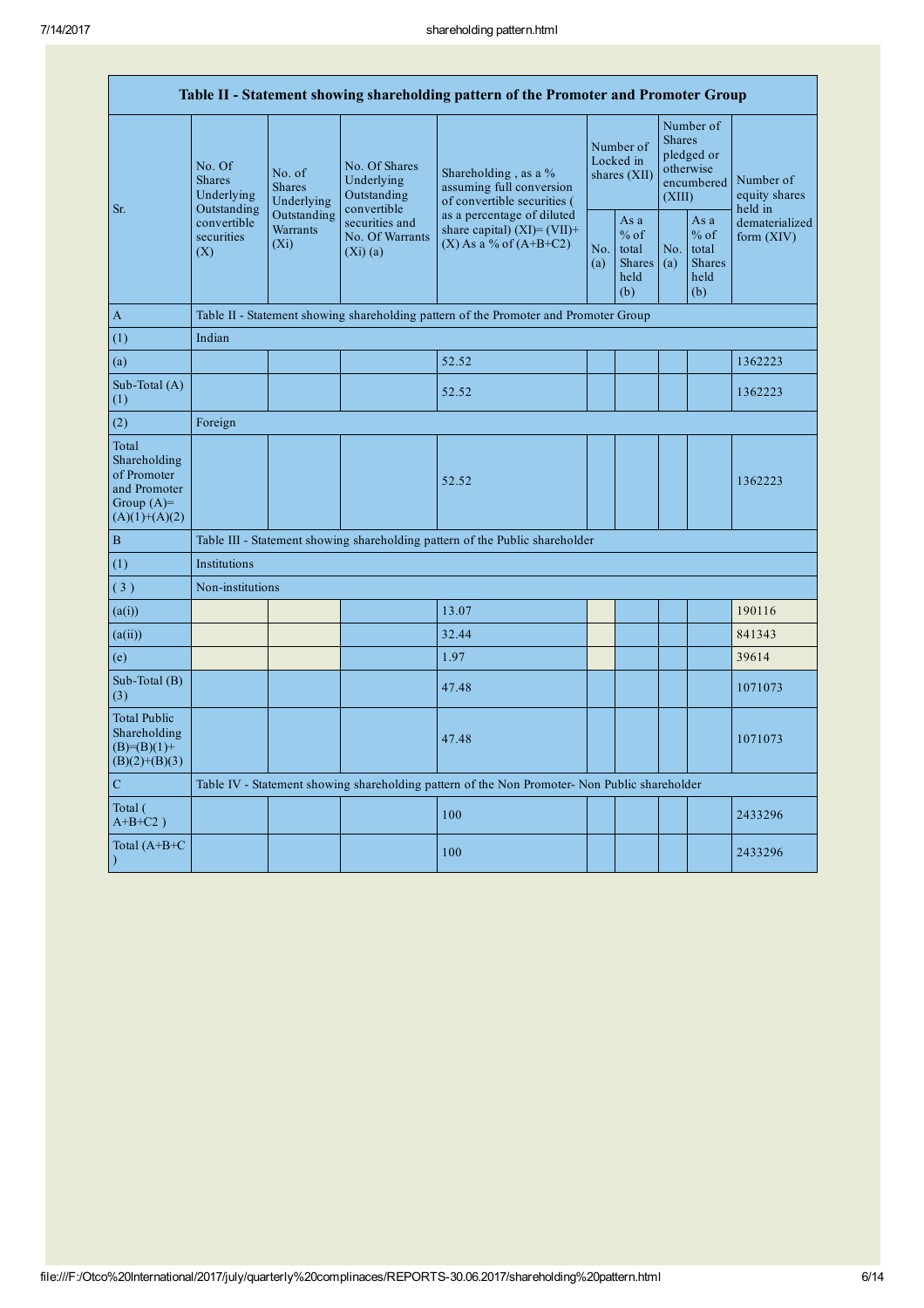|                                                                                                                                                                                          | Individuals/Hindu undivided Family                            |                       |  |  |  |  |  |  |  |  |
|------------------------------------------------------------------------------------------------------------------------------------------------------------------------------------------|---------------------------------------------------------------|-----------------------|--|--|--|--|--|--|--|--|
| Searial No.                                                                                                                                                                              | $\mathbf{1}$                                                  |                       |  |  |  |  |  |  |  |  |
| Name of the<br>Shareholders (I)                                                                                                                                                          | PRADEEP KUMAR PANDA                                           | Click here to go back |  |  |  |  |  |  |  |  |
| PAN(II)                                                                                                                                                                                  | AFPPP0757B                                                    | Total                 |  |  |  |  |  |  |  |  |
| No. of fully paid<br>up equity shares<br>held (IV)                                                                                                                                       | 1362223                                                       | 1362223               |  |  |  |  |  |  |  |  |
| No. Of Partly<br>paid-up equity<br>shares held (V)                                                                                                                                       |                                                               |                       |  |  |  |  |  |  |  |  |
| No. Of shares<br>underlying<br>Depository<br>Receipts (VI)                                                                                                                               |                                                               |                       |  |  |  |  |  |  |  |  |
| Total nos. shares<br>held $(VII) = (IV) +$<br>$(V)$ + $(VI)$                                                                                                                             | 1362223                                                       | 1362223               |  |  |  |  |  |  |  |  |
| Shareholding as a<br>% of total no. of<br>shares (calculated<br>as per SCRR,<br>1957) (VIII) As a<br>% of $(A+B+C2)$                                                                     | 52.52                                                         | 52.52                 |  |  |  |  |  |  |  |  |
|                                                                                                                                                                                          | Number of Voting Rights held in each class of securities (IX) |                       |  |  |  |  |  |  |  |  |
| Class eg: $X$                                                                                                                                                                            | 1362223                                                       | 1362223               |  |  |  |  |  |  |  |  |
| Class eg:y                                                                                                                                                                               |                                                               |                       |  |  |  |  |  |  |  |  |
| Total                                                                                                                                                                                    | 1362223                                                       | 1362223               |  |  |  |  |  |  |  |  |
| Total as a % of<br><b>Total Voting rights</b>                                                                                                                                            | 52.52                                                         | 52.52                 |  |  |  |  |  |  |  |  |
| No. Of Shares<br>Underlying<br>Outstanding<br>convertible<br>securities $(X)$                                                                                                            |                                                               |                       |  |  |  |  |  |  |  |  |
| No. of Shares<br>Underlying<br>Outstanding<br>Warrants (Xi)                                                                                                                              |                                                               |                       |  |  |  |  |  |  |  |  |
| No. Of Shares<br>Underlying<br>Outstanding<br>convertible<br>securities and No.<br>Of Warrants (Xi)<br>(a)                                                                               |                                                               |                       |  |  |  |  |  |  |  |  |
| Shareholding, as a<br>% assuming full<br>conversion of<br>convertible<br>securities (as a<br>percentage of<br>diluted share<br>capital) (XI)=<br>$(VII)+(Xi)(a)$ As a<br>% of $(A+B+C2)$ | 52.52                                                         | 52.52                 |  |  |  |  |  |  |  |  |
| Number of Locked in shares (XII)                                                                                                                                                         |                                                               |                       |  |  |  |  |  |  |  |  |
| No. $(a)$                                                                                                                                                                                |                                                               |                       |  |  |  |  |  |  |  |  |
| As a % of total<br>Shares held (b)                                                                                                                                                       |                                                               |                       |  |  |  |  |  |  |  |  |
|                                                                                                                                                                                          | Number of Shares pledged or otherwise encumbered (XIII)       |                       |  |  |  |  |  |  |  |  |
| No. $(a)$                                                                                                                                                                                |                                                               |                       |  |  |  |  |  |  |  |  |
| As a % of total<br>Shares held (b)                                                                                                                                                       |                                                               |                       |  |  |  |  |  |  |  |  |
| Number of equity<br>shares held in<br>dematerialized<br>form (XIV)                                                                                                                       | 1362223                                                       | 1362223               |  |  |  |  |  |  |  |  |
| Reason for not providing PAN                                                                                                                                                             |                                                               |                       |  |  |  |  |  |  |  |  |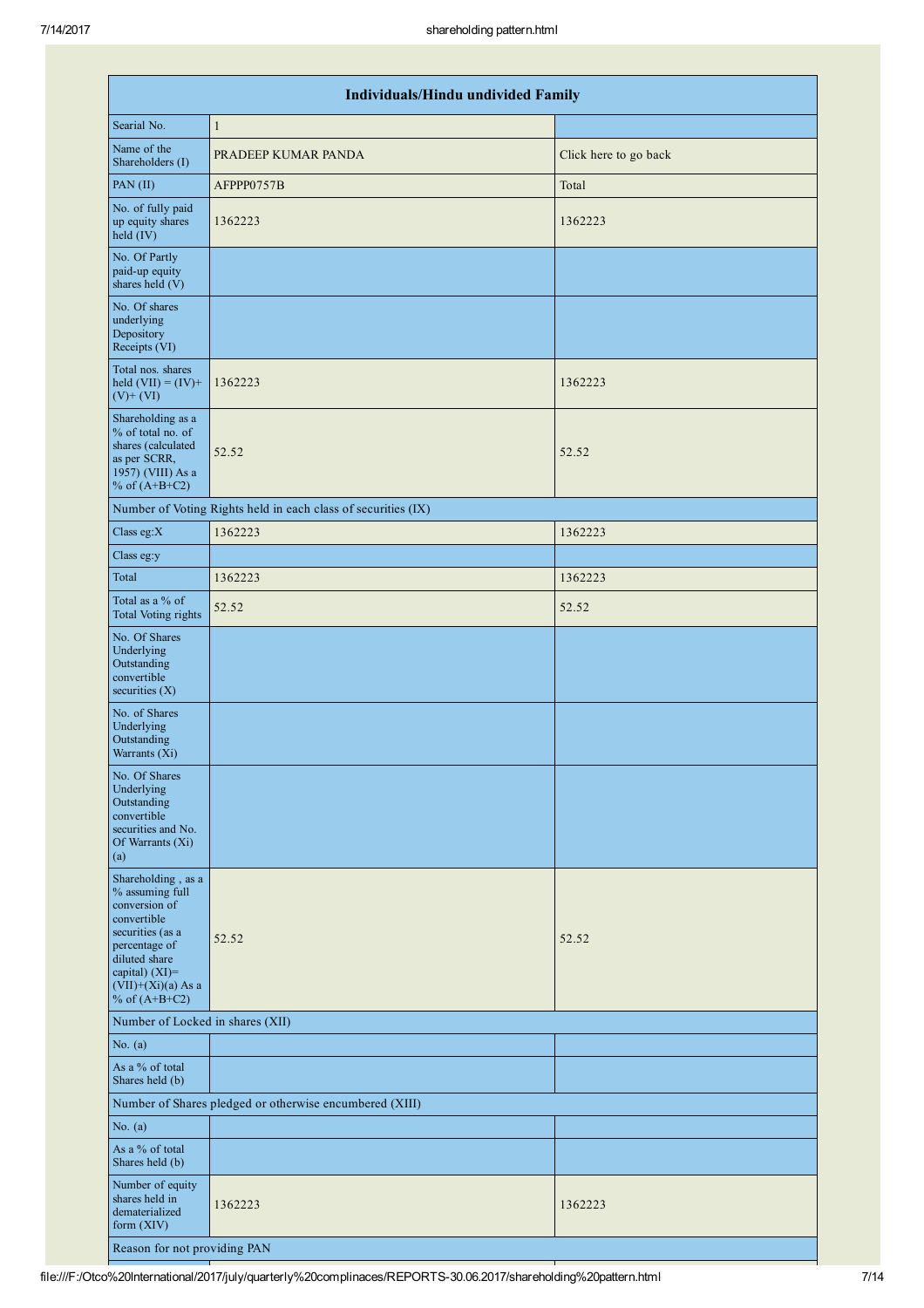| Reason for not |
|----------------|
|                |
| providing PAN  |
|                |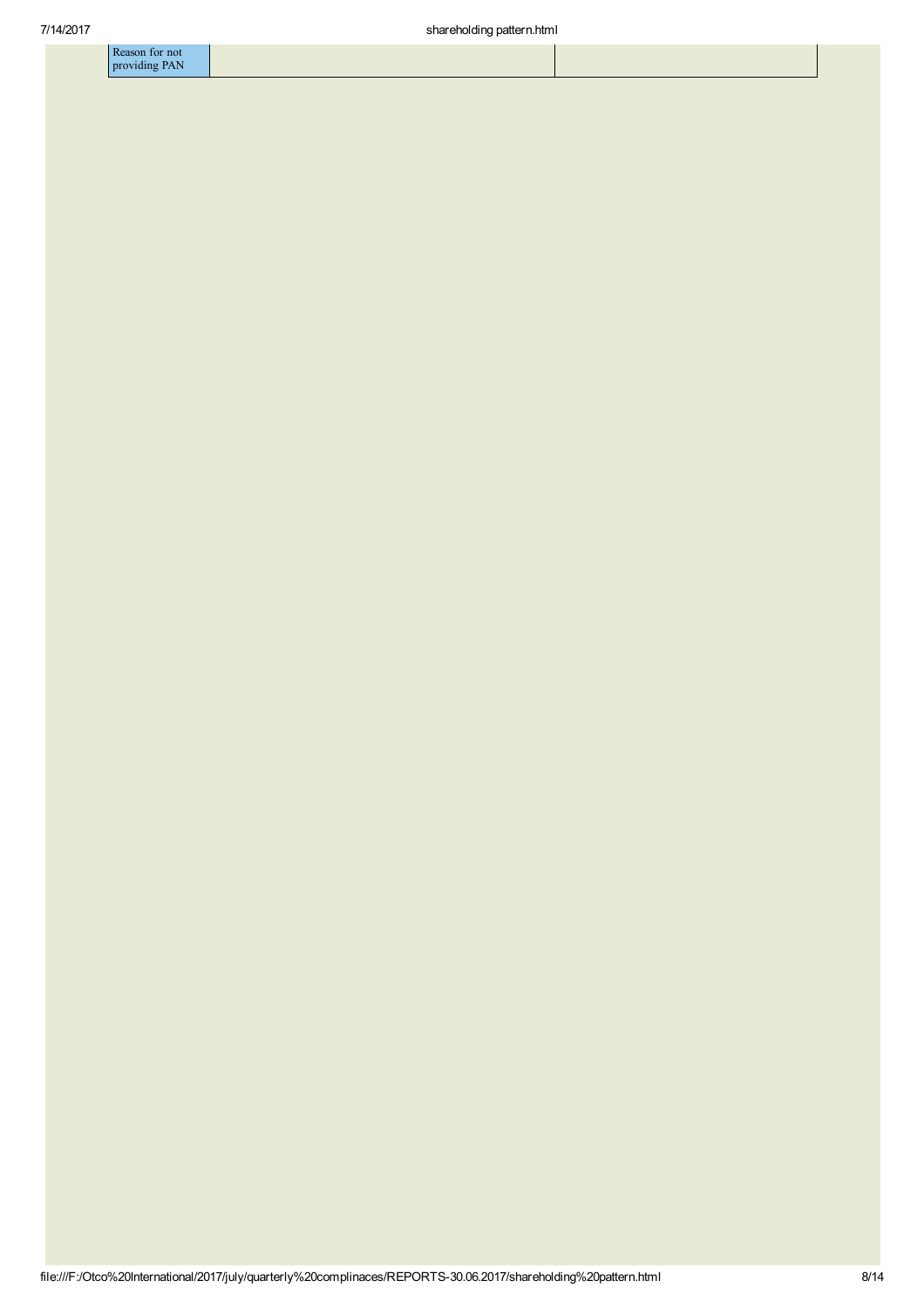|                                                                                                                                                                                       |                                   | Individuals - ii. Individual shareholders holding nominal share capital in excess of Rs. 2 lakhs. |                                  |                                 |                                             |                                                |                                  |
|---------------------------------------------------------------------------------------------------------------------------------------------------------------------------------------|-----------------------------------|---------------------------------------------------------------------------------------------------|----------------------------------|---------------------------------|---------------------------------------------|------------------------------------------------|----------------------------------|
| Searial No.                                                                                                                                                                           | $\mathbf{1}$                      | $\overline{c}$                                                                                    | $\overline{\mathbf{3}}$          | $\sqrt{4}$                      | 5                                           | $\sqrt{6}$                                     | $\boldsymbol{7}$                 |
| Name of the<br>Shareholders (I)                                                                                                                                                       | <b>MALATILATA</b><br><b>SAHOO</b> | <b>ASHIMA</b><br><b>CHAKRABORTY</b>                                                               | <b>DAMODAR</b><br><b>TRIBEDI</b> | <b>PADMAJA</b><br><b>MISHRA</b> | <b>ANAM</b><br><b>CHARAN</b><br><b>SAHU</b> | <b>BAPPA</b><br><b>DITAYA</b><br><b>PARIDA</b> | <b>NIRANJAN</b><br><b>BEHERA</b> |
| PAN(II)                                                                                                                                                                               | FBBPS7407A                        | AGCPC1920B                                                                                        | AHNPT1985H                       | AUTPM5792Q                      | FERPS4676J                                  | AZTPP8783B                                     | ALUPB2295H                       |
| No. of fully paid<br>up equity shares<br>held $(IV)$                                                                                                                                  | 75000                             | 70894                                                                                             | 61578                            | 49625                           | 49000                                       | 49000                                          | 49000                            |
| No. Of Partly<br>paid-up equity<br>shares held (V)                                                                                                                                    |                                   |                                                                                                   |                                  |                                 |                                             |                                                |                                  |
| No. Of shares<br>underlying<br>Depository<br>Receipts (VI)                                                                                                                            |                                   |                                                                                                   |                                  |                                 |                                             |                                                |                                  |
| Total nos. shares<br>held $(VII) =$<br>$(IV)+(V)+(VI)$                                                                                                                                | 75000                             | 70894                                                                                             | 61578                            | 49625                           | 49000                                       | 49000                                          | 49000                            |
| Shareholding as a<br>% of total no. of<br>shares (calculated<br>as per SCRR,<br>1957) (VIII) As a<br>% of $(A+B+C2)$                                                                  | 2.89                              | 2.73                                                                                              | 2.37                             | 1.91                            | 1.89                                        | 1.89                                           | 1.89                             |
|                                                                                                                                                                                       |                                   | Number of Voting Rights held in each class of securities (IX)                                     |                                  |                                 |                                             |                                                |                                  |
| Class eg: X                                                                                                                                                                           | 75000                             | 70894                                                                                             | 61578                            | 49625                           | 49000                                       | 49000                                          | 49000                            |
| Class eg:y                                                                                                                                                                            |                                   |                                                                                                   |                                  |                                 |                                             |                                                |                                  |
| Total                                                                                                                                                                                 | 75000                             | 70894                                                                                             | 61578                            | 49625                           | 49000                                       | 49000                                          | 49000                            |
| Total as a % of<br><b>Total Voting</b><br>rights                                                                                                                                      | 2.89                              | 2.73                                                                                              | 2.37                             | 1.91                            | 1.89                                        | 1.89                                           | 1.89                             |
| No. Of Shares<br>Underlying<br>Outstanding<br>convertible<br>securities (X)                                                                                                           |                                   |                                                                                                   |                                  |                                 |                                             |                                                |                                  |
| No. of Shares<br>Underlying<br>Outstanding<br>Warrants (Xi)                                                                                                                           |                                   |                                                                                                   |                                  |                                 |                                             |                                                |                                  |
| No. Of Shares<br>Underlying<br>Outstanding<br>convertible<br>securities and No.<br>Of Warrants (Xi)<br>$\left( a\right)$                                                              |                                   |                                                                                                   |                                  |                                 |                                             |                                                |                                  |
| Shareholding, as<br>a % assuming full<br>conversion of<br>convertible<br>securities (as a<br>percentage of<br>diluted share<br>capital) $(XI)$ =<br>(VII)+(X) As a %<br>of $(A+B+C2)$ | 2.89                              | 2.73                                                                                              | 2.37                             | 1.91                            | 1.89                                        | 1.89                                           | 1.89                             |
| Number of Locked in shares (XII)                                                                                                                                                      |                                   |                                                                                                   |                                  |                                 |                                             |                                                |                                  |
| No. $(a)$                                                                                                                                                                             |                                   |                                                                                                   |                                  |                                 |                                             |                                                |                                  |
| As a % of total<br>Shares held (b)                                                                                                                                                    |                                   |                                                                                                   |                                  |                                 |                                             |                                                |                                  |
| Number of equity<br>shares held in<br>dematerialized<br>form $(XIV)$                                                                                                                  | 75000                             | 70894                                                                                             | 61578                            | 49625                           | 49000                                       | 49000                                          | 49000                            |
| Reason for not providing PAN                                                                                                                                                          |                                   |                                                                                                   |                                  |                                 |                                             |                                                |                                  |
| Reason for not<br>providing PAN                                                                                                                                                       |                                   |                                                                                                   |                                  |                                 |                                             |                                                |                                  |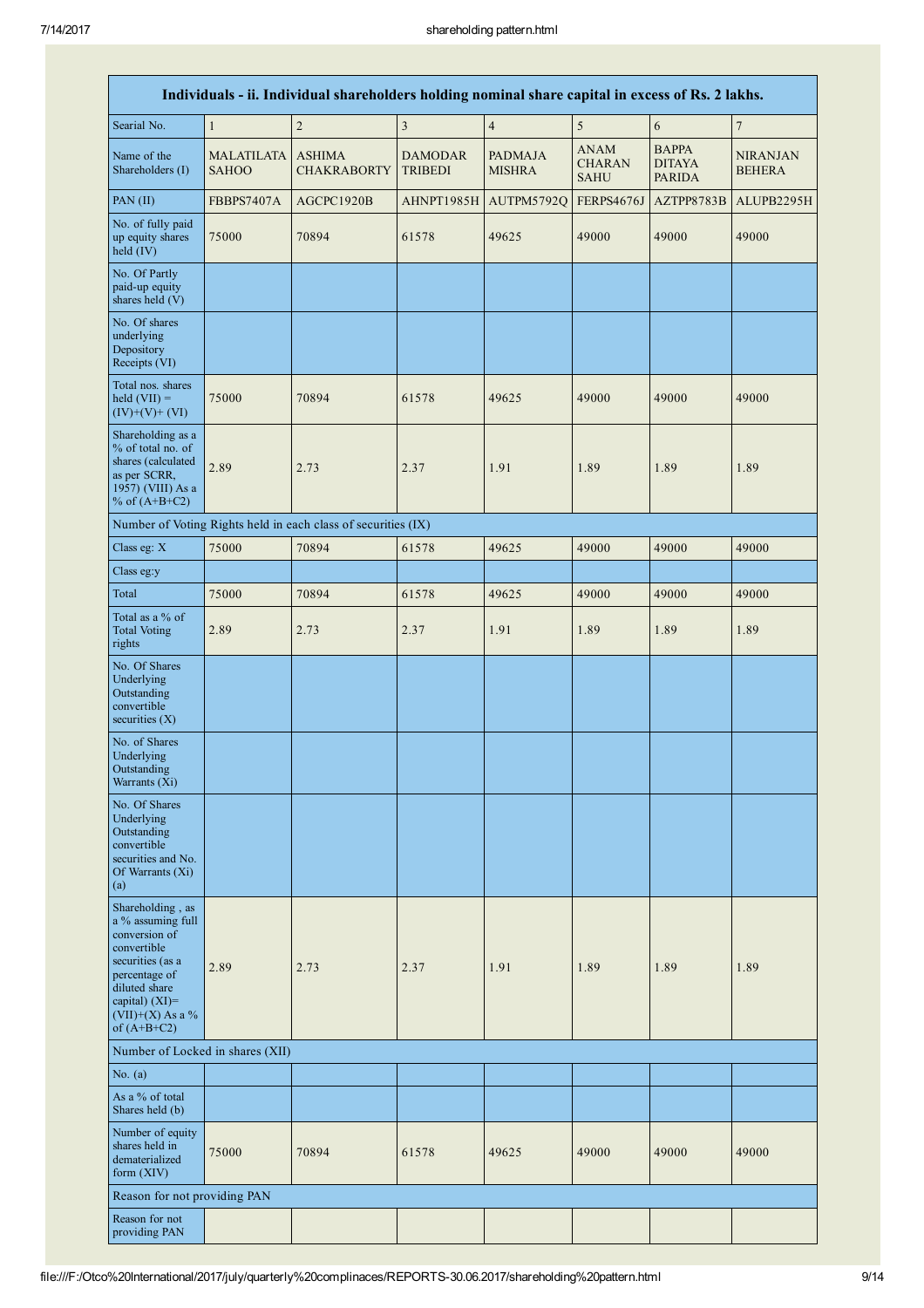| Individuals - ii. Individual shareholders holding nominal share capital in excess of Rs. 2 lakhs.                                                                                       |                                                               |                                                |                                             |                                                 |                                 |                                |                                               |  |  |
|-----------------------------------------------------------------------------------------------------------------------------------------------------------------------------------------|---------------------------------------------------------------|------------------------------------------------|---------------------------------------------|-------------------------------------------------|---------------------------------|--------------------------------|-----------------------------------------------|--|--|
| Searial No.                                                                                                                                                                             | $\,8\,$                                                       | $\overline{9}$                                 | 10                                          | 11                                              | 12                              | 13                             | 14                                            |  |  |
| Name of the<br>Shareholders (I)                                                                                                                                                         | PRABHUDAYAL<br><b>SENAPATI</b>                                | <b>RAMESH</b><br><b>CHANDRA</b><br><b>SAHU</b> | <b>WALME</b><br><b>GURI</b><br><b>MARAK</b> | <b>SUVENDRA</b><br><b>KUMAR</b><br><b>PANDA</b> | <b>RAMAKANT</b><br><b>PADHI</b> | <b>BHARATI</b><br><b>PADHI</b> | <b>SURESH</b><br><b>MOHINI</b><br><b>PANI</b> |  |  |
| PAN (II)                                                                                                                                                                                | ARCPS7078K                                                    | BHQPS6895D                                     | BWNPM7094J                                  | AOQPP6001C                                      | CRIPP9557N                      | CRIPP9560K                     | ADJPP0006F                                    |  |  |
| No. of fully paid<br>up equity shares<br>held $(IV)$                                                                                                                                    | 49000                                                         | 49000                                          | 49000                                       | 45749                                           | 41283                           | 39548                          | 39510                                         |  |  |
| No. Of Partly<br>paid-up equity<br>shares held (V)                                                                                                                                      |                                                               |                                                |                                             |                                                 |                                 |                                |                                               |  |  |
| No. Of shares<br>underlying<br>Depository<br>Receipts (VI)                                                                                                                              |                                                               |                                                |                                             |                                                 |                                 |                                |                                               |  |  |
| Total nos. shares<br>held $(VII) = (IV) +$<br>$(V)$ + $(VI)$                                                                                                                            | 49000                                                         | 49000                                          | 49000                                       | 45749                                           | 41283                           | 39548                          | 39510                                         |  |  |
| Shareholding as a<br>% of total no. of<br>shares (calculated<br>as per SCRR,<br>1957) (VIII) As a<br>% of $(A+B+C2)$                                                                    | 1.89                                                          | 1.89                                           | 1.89                                        | 1.76                                            | 1.59                            | 1.52                           | 1.52                                          |  |  |
|                                                                                                                                                                                         | Number of Voting Rights held in each class of securities (IX) |                                                |                                             |                                                 |                                 |                                |                                               |  |  |
| Class eg: X                                                                                                                                                                             | 49000                                                         | 49000                                          | 49000                                       | 45749                                           | 41283                           | 39548                          | 39510                                         |  |  |
| Class eg:y                                                                                                                                                                              |                                                               |                                                |                                             |                                                 |                                 |                                |                                               |  |  |
| Total                                                                                                                                                                                   | 49000                                                         | 49000                                          | 49000                                       | 45749                                           | 41283                           | 39548                          | 39510                                         |  |  |
| Total as a % of<br><b>Total Voting rights</b>                                                                                                                                           | 1.89                                                          | 1.89                                           | 1.89                                        | 1.76                                            | 1.59                            | 1.52                           | 1.52                                          |  |  |
| No. Of Shares<br>Underlying<br>Outstanding<br>convertible<br>securities $(X)$                                                                                                           |                                                               |                                                |                                             |                                                 |                                 |                                |                                               |  |  |
| No. of Shares<br>Underlying<br>Outstanding<br>Warrants (Xi)                                                                                                                             |                                                               |                                                |                                             |                                                 |                                 |                                |                                               |  |  |
| No. Of Shares<br>Underlying<br>Outstanding<br>convertible<br>securities and No.<br>Of Warrants (Xi)<br>(a)                                                                              |                                                               |                                                |                                             |                                                 |                                 |                                |                                               |  |  |
| Shareholding, as a<br>% assuming full<br>conversion of<br>convertible<br>securities (as a<br>percentage of<br>diluted share<br>capital) $(XI)$ =<br>$(VII)+(X)$ As a %<br>of $(A+B+C2)$ | 1.89                                                          | 1.89                                           | 1.89                                        | 1.76                                            | 1.59                            | 1.52                           | 1.52                                          |  |  |
| Number of Locked in shares (XII)                                                                                                                                                        |                                                               |                                                |                                             |                                                 |                                 |                                |                                               |  |  |
| No. $(a)$                                                                                                                                                                               |                                                               |                                                |                                             |                                                 |                                 |                                |                                               |  |  |
| As a % of total<br>Shares held (b)                                                                                                                                                      |                                                               |                                                |                                             |                                                 |                                 |                                |                                               |  |  |
| Number of equity<br>shares held in<br>dematerialized<br>form $(XIV)$                                                                                                                    | 49000                                                         | 49000                                          | 49000                                       | 45749                                           | 41283                           | 39548                          | 39510                                         |  |  |
| Reason for not providing PAN                                                                                                                                                            |                                                               |                                                |                                             |                                                 |                                 |                                |                                               |  |  |
| Reason for not<br>providing PAN                                                                                                                                                         |                                                               |                                                |                                             |                                                 |                                 |                                |                                               |  |  |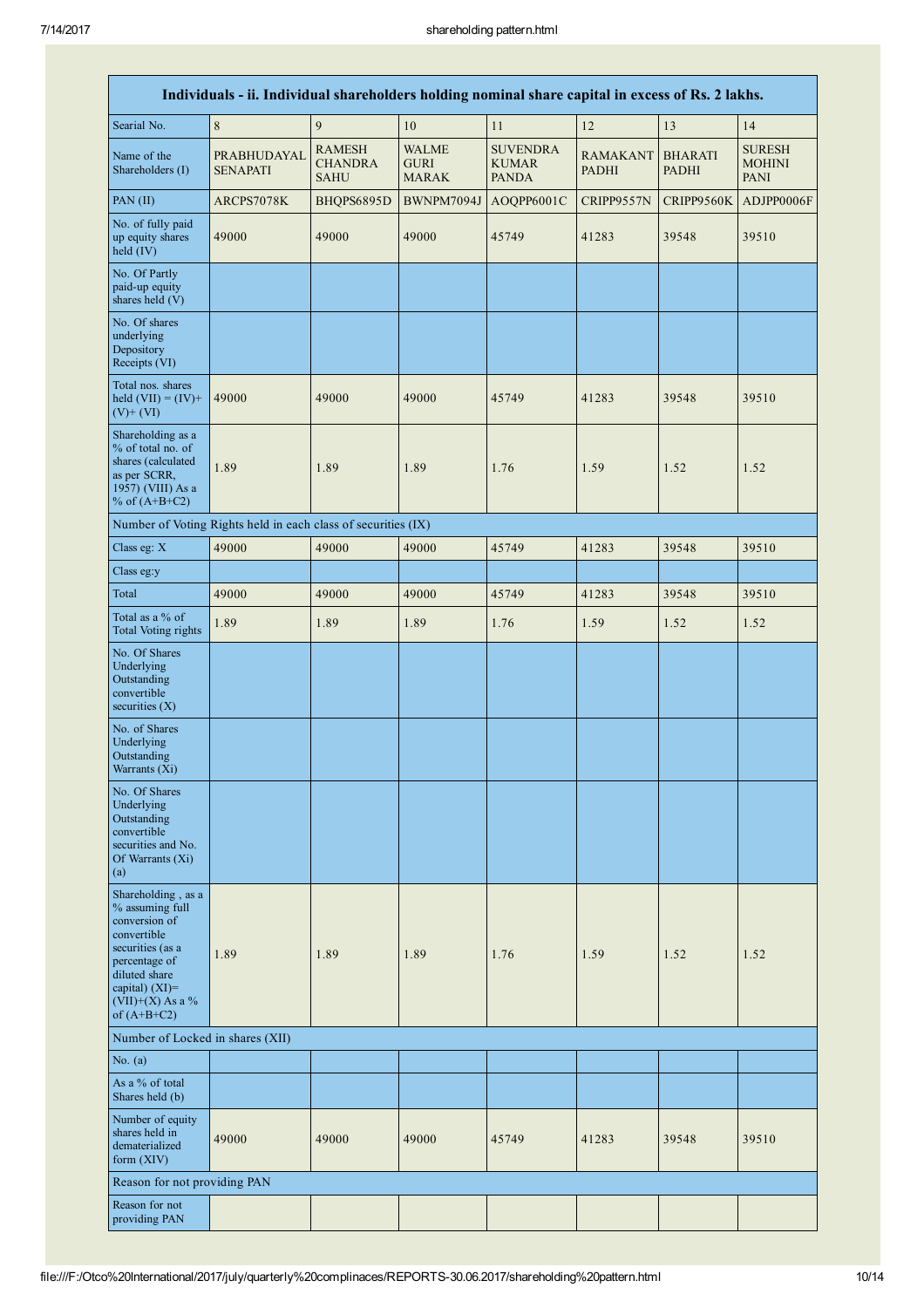|                                                                                                                                                                                         | Individuals - ii. Individual shareholders holding nominal share capital in excess of Rs. 2 lakhs. |                |                       |
|-----------------------------------------------------------------------------------------------------------------------------------------------------------------------------------------|---------------------------------------------------------------------------------------------------|----------------|-----------------------|
| Searial No.                                                                                                                                                                             | 15                                                                                                | 16             |                       |
| Name of the<br>Shareholders (I)                                                                                                                                                         | <b>MANASIRANI AGASTI</b>                                                                          | UMAKANTA PADHI | Click here to go back |
| PAN (II)                                                                                                                                                                                | BDTPA5270K                                                                                        | CRIPP9939G     | Total                 |
| No. of fully paid<br>up equity shares<br>held (IV)                                                                                                                                      | 39500                                                                                             | 39500          | 796187                |
| No. Of Partly<br>paid-up equity<br>shares held (V)                                                                                                                                      |                                                                                                   |                |                       |
| No. Of shares<br>underlying<br>Depository<br>Receipts (VI)                                                                                                                              |                                                                                                   |                |                       |
| Total nos. shares<br>held $(VII) = (IV) +$<br>$(V)$ + $(VI)$                                                                                                                            | 39500                                                                                             | 39500          | 796187                |
| Shareholding as a<br>% of total no. of<br>shares (calculated<br>as per SCRR,<br>1957) (VIII) As a<br>% of $(A+B+C2)$                                                                    | 1.52                                                                                              | 1.52           | 30.7                  |
|                                                                                                                                                                                         | Number of Voting Rights held in each class of securities (IX)                                     |                |                       |
| Class eg: X                                                                                                                                                                             | 39500                                                                                             | 39500          | 796187                |
| Class eg:y                                                                                                                                                                              |                                                                                                   |                |                       |
| Total                                                                                                                                                                                   | 39500                                                                                             | 39500          | 796187                |
| Total as a % of<br><b>Total Voting rights</b>                                                                                                                                           | 1.52                                                                                              | 1.52           | 30.7                  |
| No. Of Shares<br>Underlying<br>Outstanding<br>convertible<br>securities $(X)$                                                                                                           |                                                                                                   |                |                       |
| No. of Shares<br>Underlying<br>Outstanding<br>Warrants (Xi)                                                                                                                             |                                                                                                   |                |                       |
| No. Of Shares<br>Underlying<br>Outstanding<br>convertible<br>securities and No.<br>Of Warrants (Xi)<br>(a)                                                                              |                                                                                                   |                |                       |
| Shareholding, as a<br>% assuming full<br>conversion of<br>convertible<br>securities (as a<br>percentage of<br>diluted share<br>capital) $(XI)$ =<br>$(VII)+(X)$ As a %<br>of $(A+B+C2)$ | 1.52                                                                                              | 1.52           | 30.7                  |
| Number of Locked in shares (XII)                                                                                                                                                        |                                                                                                   |                |                       |
| No. $(a)$                                                                                                                                                                               |                                                                                                   |                |                       |
| As a % of total<br>Shares held (b)                                                                                                                                                      |                                                                                                   |                |                       |
| Number of equity<br>shares held in<br>dematerialized<br>form (XIV)                                                                                                                      | 39500                                                                                             | 39500          | 796187                |
| Reason for not providing PAN                                                                                                                                                            |                                                                                                   |                |                       |
| Reason for not<br>providing PAN                                                                                                                                                         |                                                                                                   |                |                       |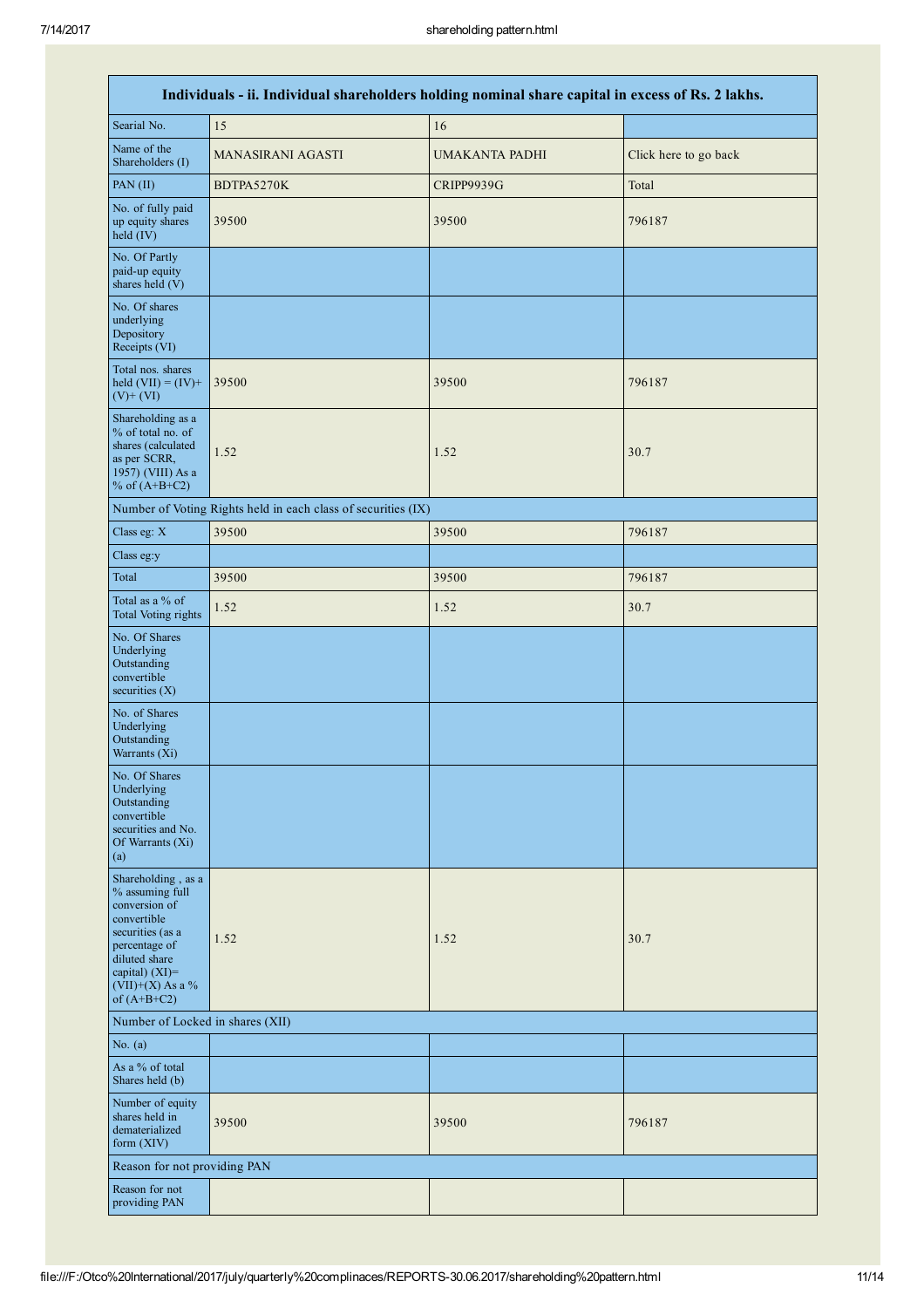|                                                                                                                                                                                         |                                                               | <b>Any Other (specify)</b> |               |                       |
|-----------------------------------------------------------------------------------------------------------------------------------------------------------------------------------------|---------------------------------------------------------------|----------------------------|---------------|-----------------------|
| Searial No.                                                                                                                                                                             | $\mathbf{1}$                                                  | $\sqrt{2}$                 | $\mathfrak z$ |                       |
| Category                                                                                                                                                                                | <b>Bodies Corporate</b>                                       | <b>Clearing Members</b>    | <b>HUF</b>    |                       |
| Category / More<br>than 1 percentage                                                                                                                                                    | Category                                                      | Category                   | Category      |                       |
| Name of the<br>Shareholders (I)                                                                                                                                                         |                                                               |                            |               | Click here to go back |
| PAN (II)                                                                                                                                                                                |                                                               |                            |               | Total                 |
| No. of the<br>Shareholders (I)                                                                                                                                                          | 44                                                            | 9                          | 19            | $72\,$                |
| No. of fully paid<br>up equity shares<br>held (IV)                                                                                                                                      | 40163                                                         | 926                        | 10043         | 51132                 |
| No. Of Partly<br>paid-up equity<br>shares held (V)                                                                                                                                      |                                                               |                            |               |                       |
| No. Of shares<br>underlying<br>Depository<br>Receipts (VI)                                                                                                                              |                                                               |                            |               |                       |
| Total nos. shares<br>held $(VII) = (IV) +$<br>$(V)$ + $(VI)$                                                                                                                            | 40163                                                         | 926                        | 10043         | 51132                 |
| Shareholding as a<br>% of total no. of<br>shares (calculated<br>as per SCRR,<br>1957) (VIII) As a<br>% of $(A+B+C2)$                                                                    | 1.55                                                          | 0.04                       | 0.39          | 1.98                  |
|                                                                                                                                                                                         | Number of Voting Rights held in each class of securities (IX) |                            |               |                       |
| Class eg: X                                                                                                                                                                             | 40163                                                         | 926                        | 10043         | 51132                 |
| Class eg:y                                                                                                                                                                              |                                                               |                            |               |                       |
| Total                                                                                                                                                                                   | 40163                                                         | 926                        | 10043         | 51132                 |
| Total as a % of<br><b>Total Voting rights</b>                                                                                                                                           | 1.55                                                          | 0.04                       | 0.39          | 1.98                  |
| No. Of Shares<br>Underlying<br>Outstanding<br>convertible<br>securities $(X)$                                                                                                           |                                                               |                            |               |                       |
| No. of Shares<br>Underlying<br>Outstanding<br>Warrants (Xi)                                                                                                                             |                                                               |                            |               |                       |
| No. Of Shares<br>Underlying<br>Outstanding<br>convertible<br>securities and No.<br>Of Warrants (Xi)<br>(a)                                                                              |                                                               |                            |               |                       |
| Shareholding, as a<br>% assuming full<br>conversion of<br>convertible<br>securities (as a<br>percentage of<br>diluted share<br>capital) $(XI)$ =<br>$(VII)+(X)$ As a %<br>of $(A+B+C2)$ | 1.55                                                          | 0.04                       | 0.39          | 1.98                  |
| Number of Locked in shares (XII)                                                                                                                                                        |                                                               |                            |               |                       |
| No. $(a)$                                                                                                                                                                               |                                                               |                            |               |                       |
| As a % of total<br>Shares held (b)                                                                                                                                                      |                                                               |                            |               |                       |
| Number of equity<br>shares held in<br>dematerialized<br>form (XIV)                                                                                                                      | 28720                                                         | 926                        | 9968          | 39614                 |